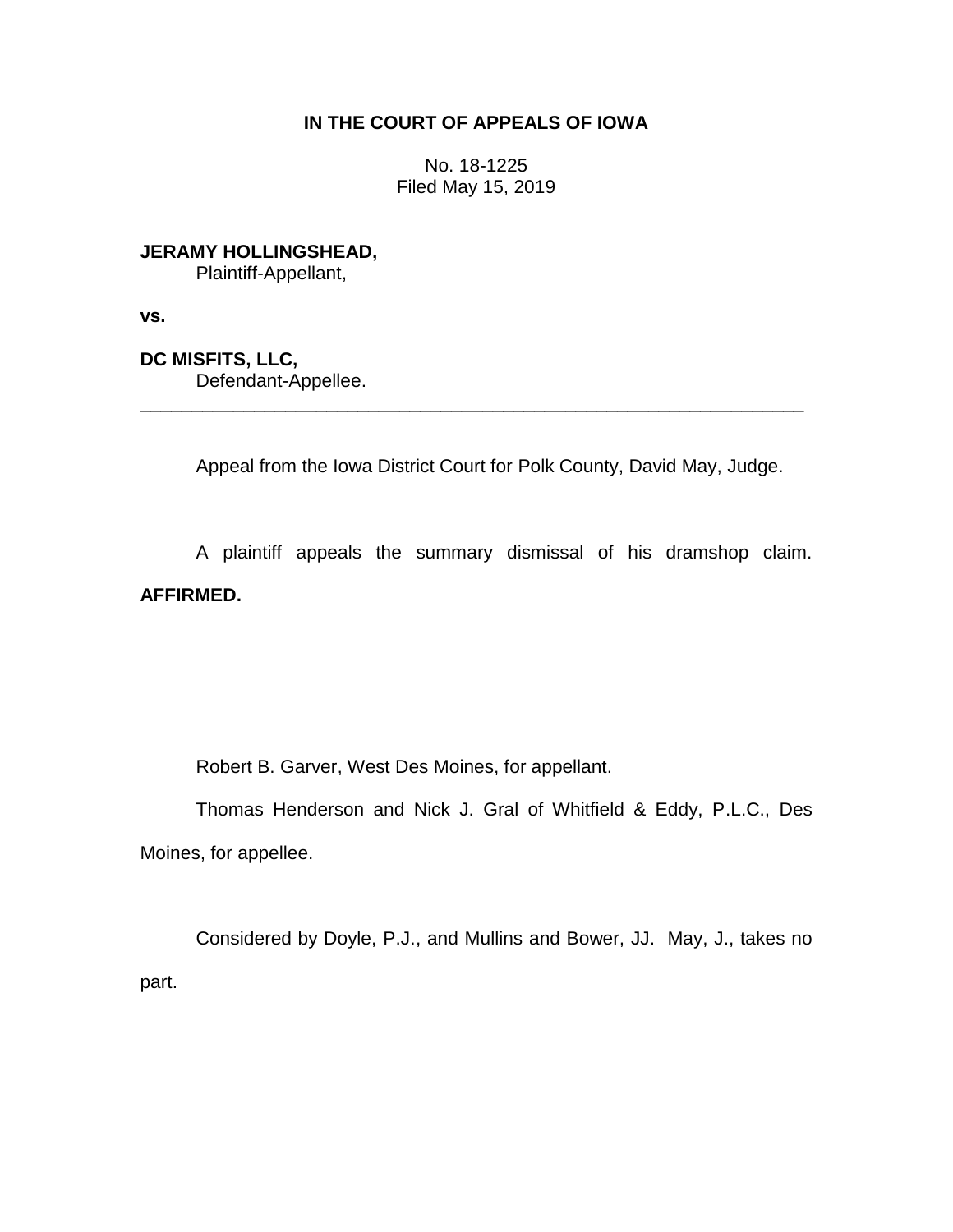**BOWER, Judge.**

 $\overline{a}$ 

Jeramy Hollingshead appeals the summary-judgment order dismissing his dramshop claim against DC Misfits LLC.

In December 2015, Hollingshead alleges he received personal injuries due to the intoxication of several individuals while at a bar called Misfits. On June 8, 2016, Hollingshead mailed notice to Founders Insurance indicating he intended to pursue a dramshop action against Leonard LLC. On July 8, Founders responded to Hollingshead, informing him the policy for Leonard LLC had been cancelled effective February 1, 2015, and sending him a copy of the notice of cancellation. Hollingshead did not amend the notice to Founders Insurance to inform the company DC Misfits was the insured party subject to the lawsuit. Nor did Hollingshead provide notice directly to DC Misfits that he intended to pursue a dramshop action against them.

In April 2017, Hollingshead filed suit bringing one claim against the individuals alleged to be involved with vicarious liability against DC Misfits, and a dramshop claim against DC Misfits for selling and serving alcohol to the individuals.<sup>1</sup> Hollingshead did not attach to the petition a notice of intention to bring the action. DC Misfits moved for summary judgment based on Hollingshead's failure to comply with statutory notice requirements for his dramshop claim within the time frame established by the legislature.

Iowa's Dramshop Act, Iowa Code chapter 123 (2015), creates a cause of action previously unknown in common law, establishing civil liability for persons

<sup>1</sup> Hollingshead did not attach a copy of the notice to his petition to establish the statutory jurisdictional prerequisite had been met.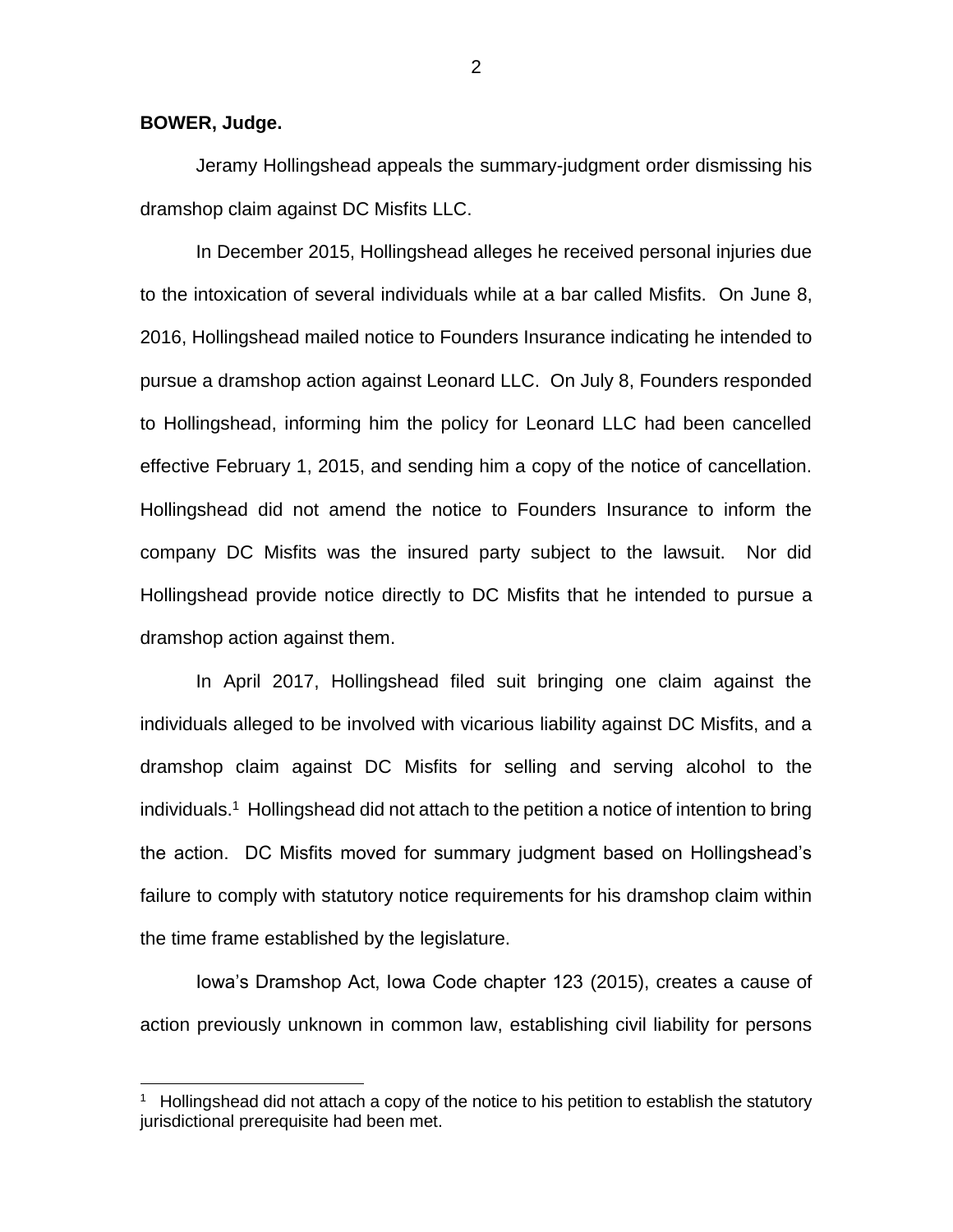injured in person or property by an intoxicated person against the entity selling and serving alcohol to the intoxicated person. Our legislature may require compliance with certain conditions before a plaintiff may assert a dramshop claim. *See Grovijohn v. Virjon, Inc.*, 643 N.W.2d 200, 203 (Iowa 2002); *Arnold v. Lang*, 259 N.W.2d 749, 751–52 (Iowa 1977). Iowa Code section 123.93 creates a jurisdictional prerequisite to a plaintiff's dramshop claim requiring proper notice of the intent to bring a dramshop claim. Section 123.93 provides requirements for such notice:

Within six months of the occurrence of an injury, the injured person shall give written notice to the licensee or permittee or such licensee's or permittee's insurance carrier of the person's intention to bring an action under this section, indicating the time, place and circumstances causing the injury.

Substantial compliance with section 123.93's notice requirements will suffice. *See Arnold*, 259 N.W.2d at 752.

Summary judgment is proper when "there is no genuine issue of material fact and the moving party is entitled to a judgment as a matter of law." Iowa R. Civ. P. 1.981(3). Appellate review is "limited to whether a genuine issue of material fact exists and whether the district court correctly applied the law." *Linn v. Montgomery*, 903 N.W.2d 337, 342 (Iowa 2017) (quoting *Pillsbury Co. v. Wells Dairy, Inc.*, 752 N.W.2d 430, 434 (Iowa 2008)).

Hollingshead's notice of his intent to bring a dramshop claim failed to substantially comply with section 123.93. Among other things, section 123.93 specifically requires notice be provided by "the injured person" to the "licensee or permittee or such licensee's or permittee's insurance carrier." In *Arnold*, our supreme court held it was "essential" for the notice to contain the licensee or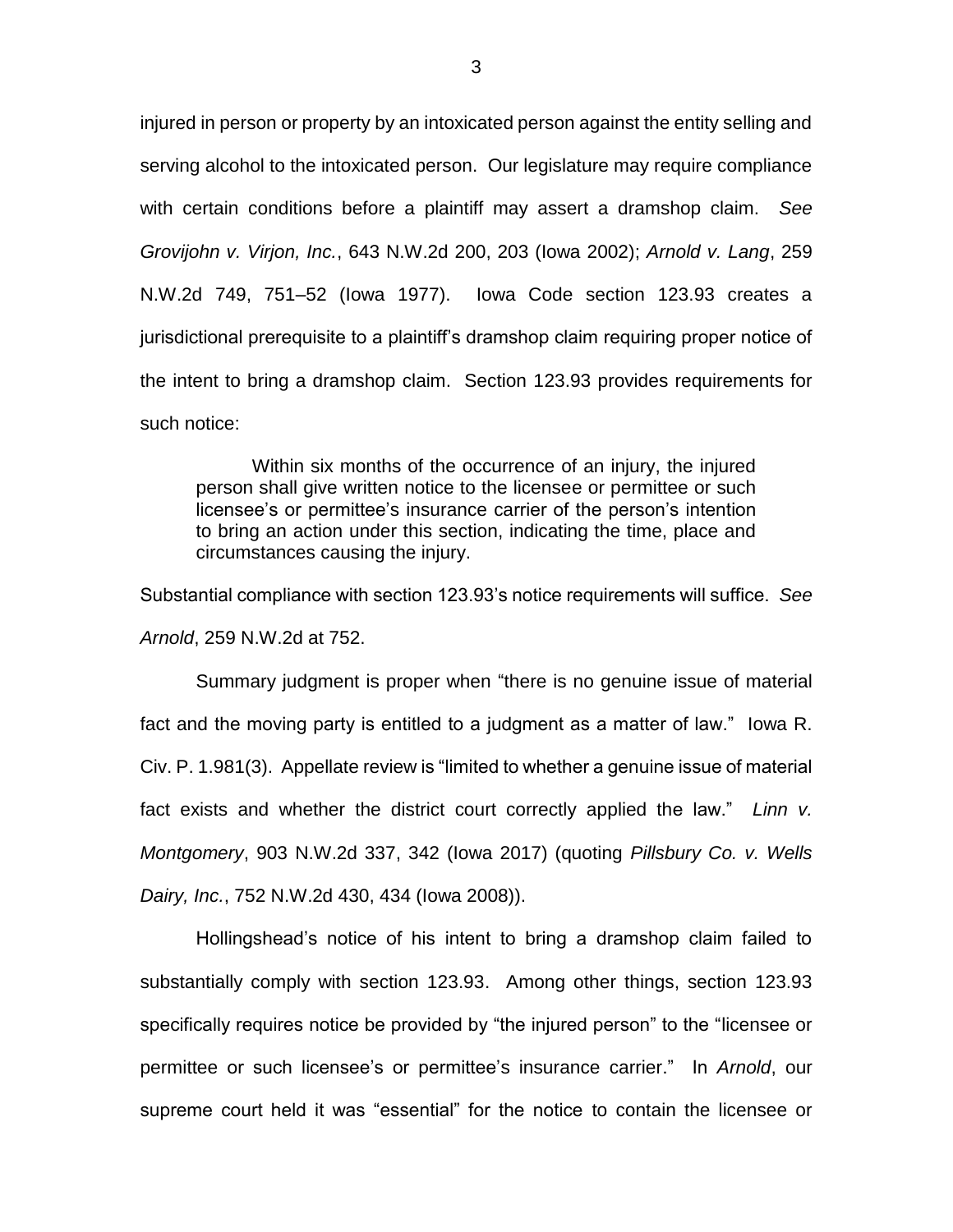permittee's name. *See Arnold*, 259 N.W.2d at 752. In *Berte v. Bode*, 692 N.W.2d 368, 370–71 (Iowa 2005), the court held a notice listing Berte as "guardian and conservator" of a minor child was insufficient to serve as notice of claim for Berte individually to sustain a dramshop claim—indicating proper identification of the parties to the suit is a requirement of the notice. As we have previously noted, "notice on behalf of one party cannot constitute notice on behalf of another party." *Veach v. Prairie Meadows Racetrack & Casino, Inc.*, No. 06-0366, 2006 WL 3801735, at \*4 (Iowa Ct. App. Dec. 28, 2006). Thus, the notice must specify the plaintiff in the potential suit and properly identify the "licensee or permittee" subject to the suit.

Here, Hollingshead's notice made no mention of DC Misfits, the licensee at issue. Instead it referred to "Leonard LLC dba Misfits." The two are distinct entities with separate insurance policies which just happened to be with the same carrier. Leonard LLC was dissolved August 10, 2015, several months before the date of the alleged injury. Without reference to the intended defendant, DC Misfits, Hollingshead's notice was "fatally deficient as to content," and he did not satisfy a condition precedent to a dramshop action.<sup>2</sup> *See Arnold*, 259 N.W.2d at 752.

As a result, we conclude the district court properly granted summary judgment dismissing Hollingshead's dramshop claim against DC Misfits LLC.

## **AFFIRMED.**

 $\overline{a}$ 

Mullins, J., concurs; Doyle, P.J., dissents.

 $2$  For place of injury, the notice only stated "Misfits"—it did not provide an address or even specify the city where Misfits is located.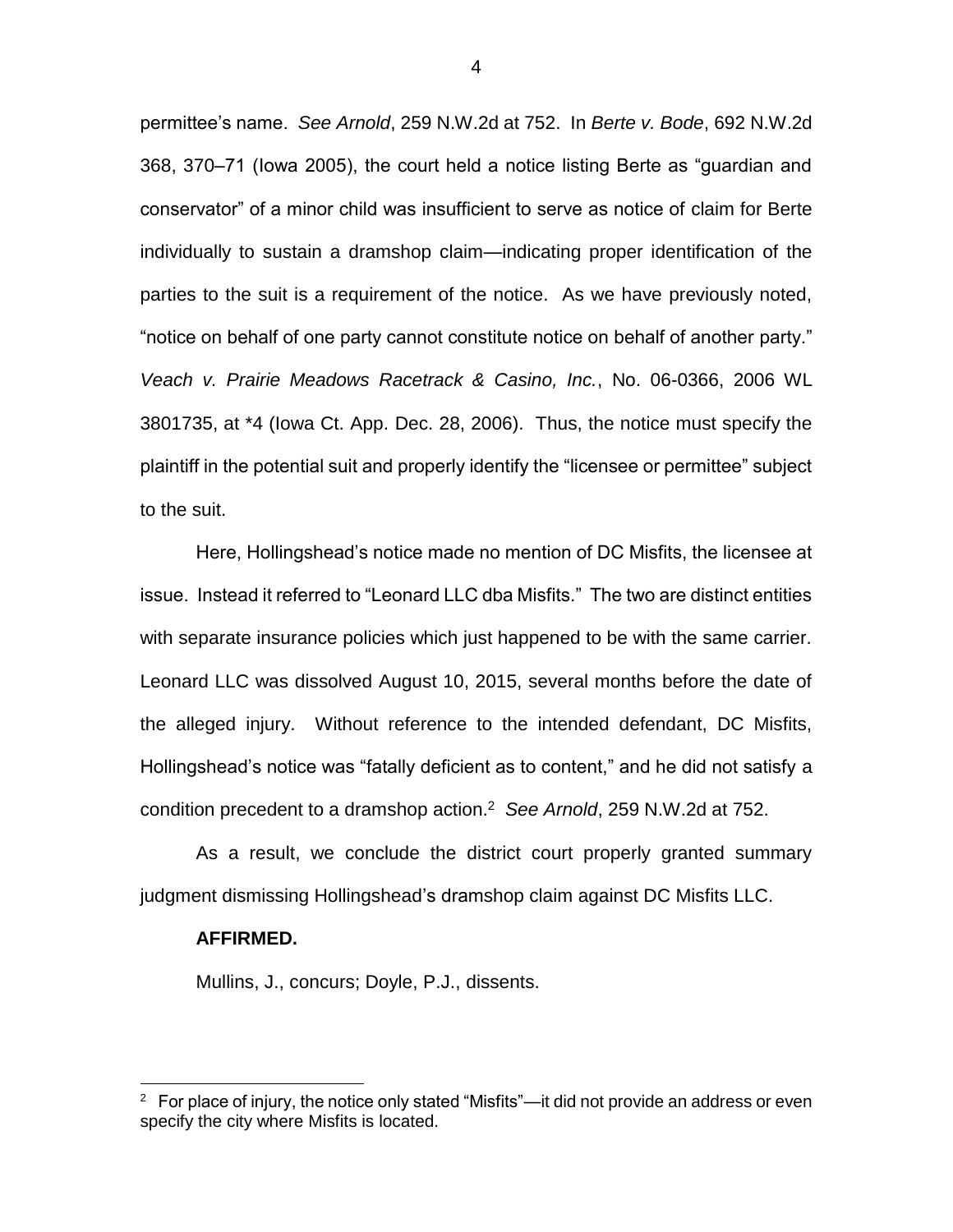**DOYLE, Presiding Judge** (dissenting).

I respectfully dissent. I would reverse the district court's grant of summary judgment in favor of defendant DC Misfits, LLC.

Iowa's dramshop statute was enacted to give a right of action to innocent victims harmed by persons who are overserved alcoholic beverages by licensees and permittees. *Banwart v. 50th Street Sports, L.L.C.*, 910 N.W.2d 540, 545 (Iowa 2018). The underlying purpose of the statute is to place a hand of restraint on licensees and permittees, i.e., to discourage the selling of excess liquor. *Id*. To further that purpose, the dramshop statute is construed liberally. *Id*.

The statute contains a claim notice provision that provides, in relevant part:

Within six months of the occurrence of an injury, the injured person shall give written notice to the licensee or permittee or such licensee's or permittee's insurance carrier of the person's intention to bring an action under this section, indicating the time, place and circumstances causing the injury

Iowa Code § 123.93 (2015). Substantial compliance with the notice provisions of

section 123.93 is sufficient. *Arnold v. Lang*, 259 N.W.2d 749, 752 (Iowa 1977).

Here, plaintiff's attorney timely sent a section 123.93 notice to Founders

Insurance Company. The notice references "Leonard LLC dba Misfits" as the

insured. The body of the notice states in relevant part:

Notice is hereby given pursuant to Iowa Code Sec. 123.93 (2015) of the. Intention of the undersigned to bring an action under Sec. 123.92 on behalf of Jeramy Hollingshead who was injured on or about December 12, 2015, at Misfits. Mr. Hollingshead was assaulted by an individual(s) at Misfits who had become intoxicated at the aforementioned bar.

Later, plaintiff filed his dram shop suit against the assailants and DC Misfits, LLC.

DC Misfits, LLC filed a motion for summary judgment claiming plaintiff's section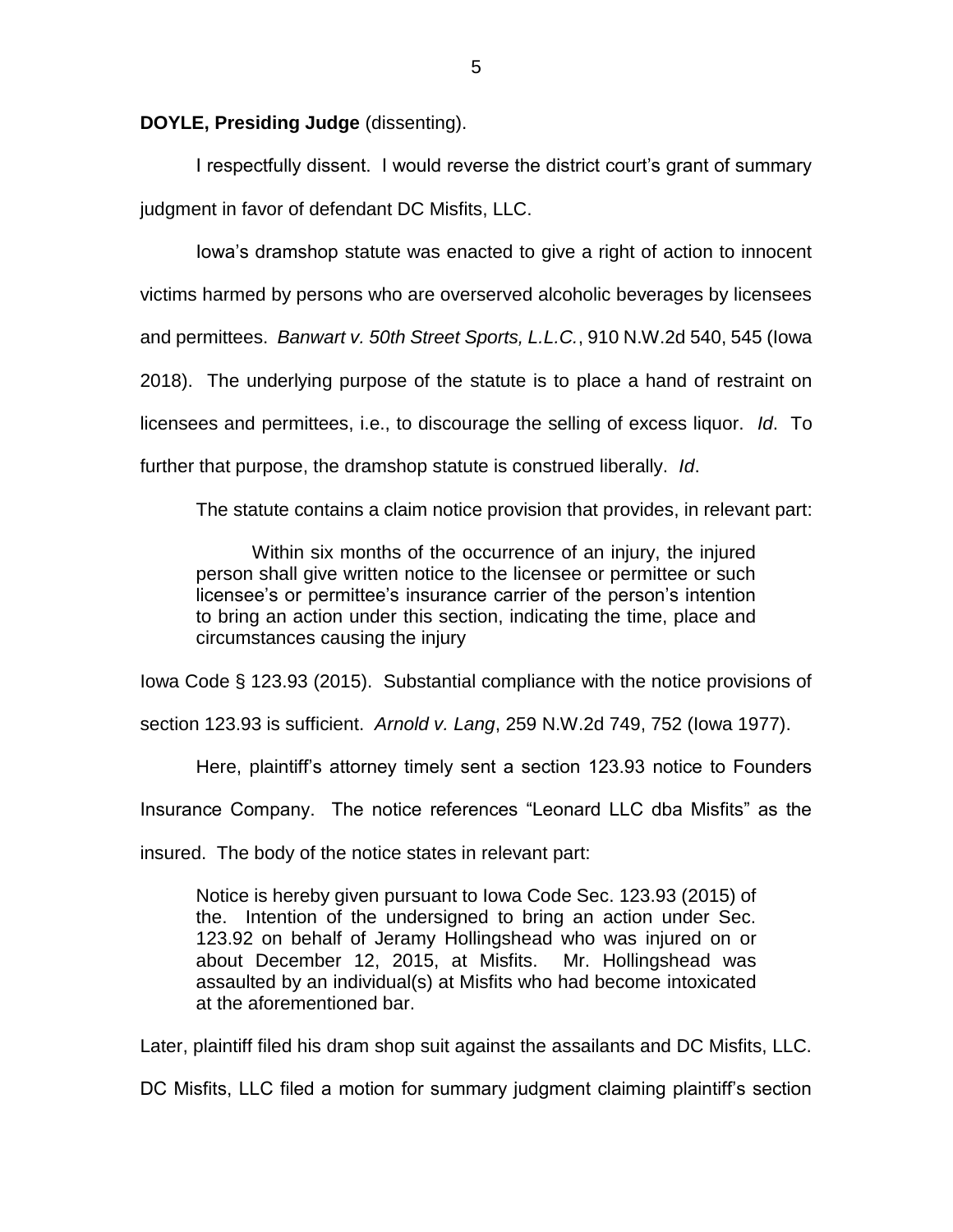123.93 notice was fatally defective because it named Leonard LLC d/b/a Misfits instead of DC Misfits, LLC, the legal owner of Misfits bar at the time of the incident. An unreported hearing was held. The plaintiff conceded that his notice did not name DC Misfits, LLC, but argued his notice substantially complied with section 123.93. The district court disagreed. The court concluded that because the notice did not mention DC Misfits, LLC, the notice did not satisfy the requirements of section 123.93. Specifically, the court held,

In *Lang,* the Iowa Supreme Court said that the "name" of the defendant licensee (in that case, Lang) is among the "information" that must be provided—the "*essential*" information—"in order" for a written communication to "qualify as a [section] 123.93 notice." *Arnold v. Lang,* 259 N.W.2d 749, 752 (Iowa 1977) (italics added). Here, it is undisputed that Plaintiff's notice did not mention DC Misfits, LLC. Therefore, under *Lang,* Plaintiff's notice did not satisfy the requirements of section 123.93. As a result, Plaintiff's dram shop claim fails as a matter of law.

(Citation omitted.) In my opinion, the district court reads *Arnold* too narrowly.

Arnold's dram shop notice was defective in numerous ways; it was sent to the wrong party, was fatally defective as to content, and was not timely given. *Arnold*, 259 N.W.2d at 752. As to its content, it made no reference to the place or circumstances under which Arnold suffered his injuries. *Id*. "Neither [did] it mention Lang's name nor express any intention of Arnold to bring a dram shop action against Lang." *Id*. The court opined, "All such information was essential in order to qualify as a section 123.93 notice." *Id*. (citing *Harrop v. Keller*, 253 N.W.2d 588, 592 (Iowa 1977)). Notably, *Harrop* holds:

There are *only three matters required* for inclusion in the notice by § 123.93. The notice must indicate the *time, place, and circumstances causing the injury*."

*Harrop*, 253 N.W.2d at 593 (emphasis added). This mirrors the statutory language.